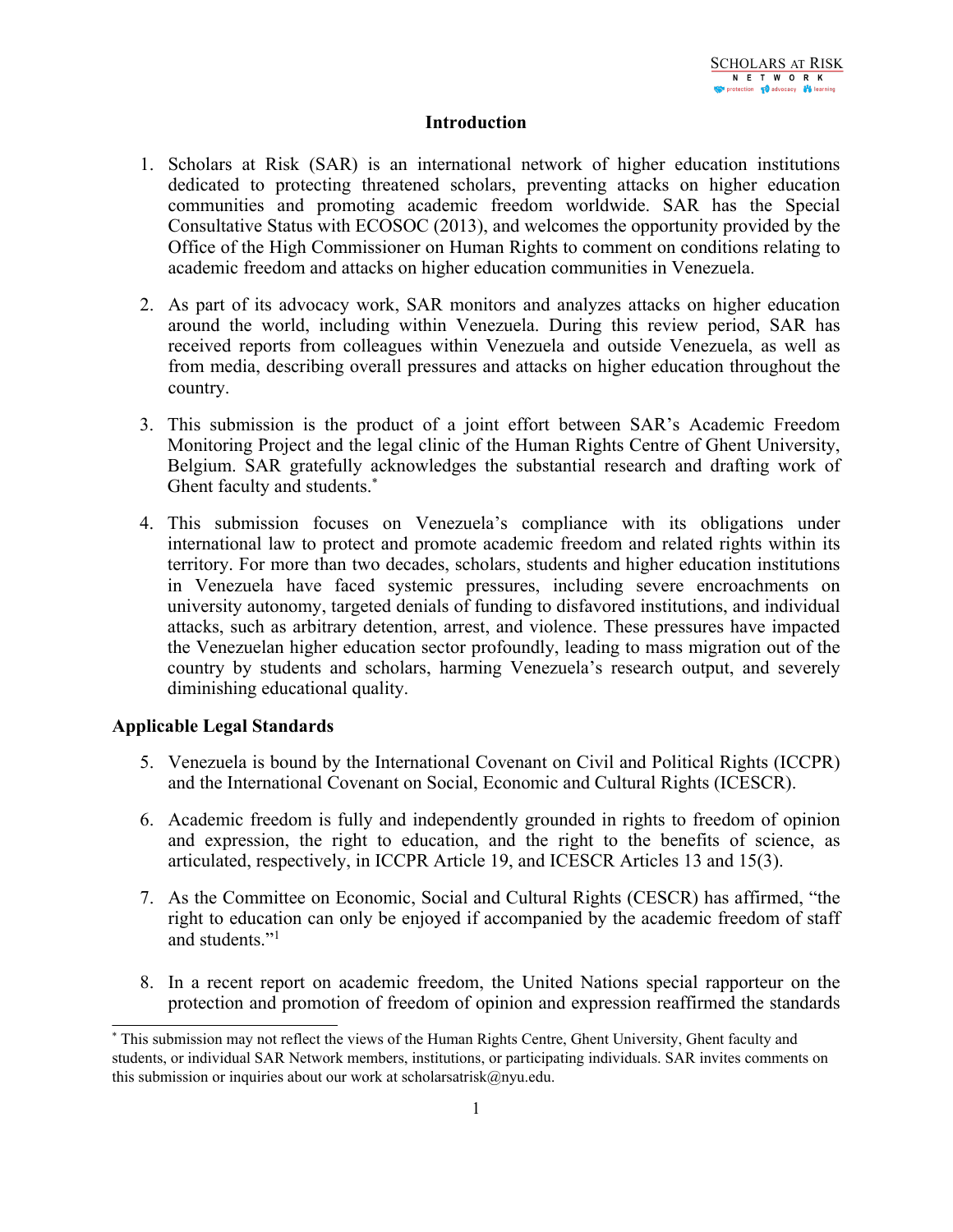articulated by the CESCR, stating:

[A]academic freedom should be understood to include the freedom of individuals, as members of academic communities (e.g., faculty, students, staff, scholars, administrators and community participants) or in their own pursuits, to conduct activities involving the discovery and transmission of information and ideas, and to do so with the full protection of human rights law. 2

- 9. The special rapporteur explicitly recognized that academic freedom involves protections for institutional autonomy and self-governance: "States are under <sup>a</sup> positive obligation to create <sup>a</sup> general enabling environment for seeking, receiving and imparting information and ideas. Institutional protection and autonomy are <sup>a</sup> par<sup>t</sup> of that enabling environment."<sup>3</sup>
- 10. UNESCO, the specialized United Nations agency whose mandate includes higher education, research and human rights, has likewise defined institutional autonomy as "that degree of self-governance necessary for effective decision making by institutions of higher education regarding their academic work, standards, managemen<sup>t</sup> and related activities consistent with systems of public accountability, especially in respec<sup>t</sup> of funding provided by the state, and respec<sup>t</sup> for academic freedom and human rights."<sup>4</sup>
- 11. University autonomy is recognized in the Venezuelan University Act of 1958 and was incorporated in the Venezuelan National Constitution, <sup>5</sup> which defines "<sup>a</sup> 'permanen<sup>t</sup> integral quality education' as an essential root of democracy, <sup>a</sup> human right and <sup>a</sup> 'public service,' for whose provision Venezuela has the primary responsibility at all levels and for all its forms."<sup>6</sup>
- 12. Academic freedom is enshrined in Articles 6, 7 and 9 of the University Law<sup>7</sup> and in Article 36 of the Organic Law of Education.

# **Discussion**

13. Ongoing pressures on Venezuelan higher education must be understood within <sup>a</sup> legal and policy framework that, beginning with the 1999 election of Hugo Chávez and continuing through the presidency of his successor, Nicolás Maduro, has imposed severe ideological pressures on universities, targeted professors and students, and depleted autonomous universities of resources to the point of severe dysfunction, the latter exacerbated by a decade-long economic<sup>8</sup> and humanitarian crisis and the current Covid-19 pandemic. †

<sup>†</sup> Background information and analysis are drawn in significant par<sup>t</sup> from SAR'<sup>s</sup> Free to Think 2020 Report, *Partner Perspective: The Decline of the Venezuelan University*, submitted by Aula Abierta and the University of Los Andes Human Rights Observatory*. See* SAR, Free to Think 2020 at 107, available at [https://www.scholarsatrisk.org/wp](https://www.scholarsatrisk.org/wp-content/uploads/2020/11/Scholars-at-Risk-Free-to-Think-2020.pdf)[content/uploads/2020/11/Scholars-at-Risk-Free-to-Think-2020.pdf](https://www.scholarsatrisk.org/wp-content/uploads/2020/11/Scholars-at-Risk-Free-to-Think-2020.pdf). SAR gratefully acknowledges the ongoing contributions of Aula Abierta and the University of Los Andes Human Rights Observatory to this submission, and to work in suppor<sup>t</sup> of academic freedom more broadly.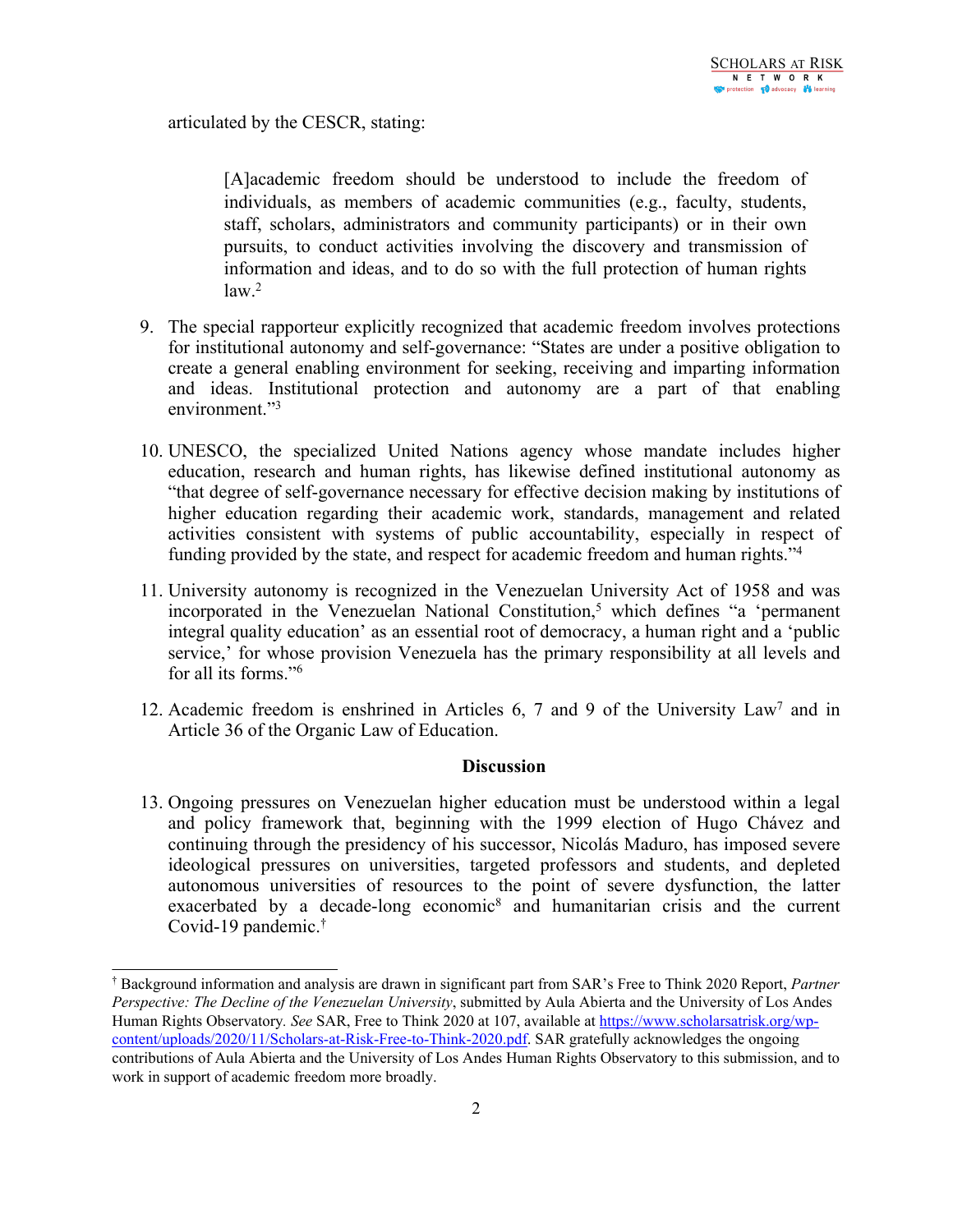- 14. Beginning in 2003, through an initiative known as the "Misión Sucre,"<sup>9</sup> the Chávez governmen<sup>t</sup> established <sup>a</sup> university system to function in parallel with Venezuela'<sup>s</sup> existing, autonomous universities. These "Chavista" universities are nonautonomous—faculty and authorities' appointments are strictly regulated and curricula are subject to government scrutiny<sup>10</sup>—ideologically driven, and according to government mandate, should operate to advance the Bolivarian socialist project.<sup>11</sup> In the years since 2003, the governmen<sup>t</sup> has expanded the parallel university system, and taken control over <sup>a</sup> number of existing universities. <sup>12</sup> By 2020, almost 90% of Venezuelan universities were reportedly a part of this parallel system.<sup>13</sup>
- 15. While SAR does not distinguish between autonomous and Chavista universities in its reporting, it bears mention that only one incident reported by SAR during this review period involved <sup>a</sup> Chavista university. <sup>14</sup> All other reported incidents involved autonomous universities, disfavored by the governmen<sup>t</sup> and its supporters.

### *Violent and Coercive Attacks*

- 16. **Government violence, wrongful detention, and other forms of coercive force** against the higher education community have been commonplace for over <sup>a</sup> decade. In 2009, Chávez ordered the violent repression of student protesters wherever <sup>a</sup> demonstration was held, telling military and police forces to "give them plenty of good tear gas." Acts of violence, by both state and paramilitary forces were particularly common in the 2014-2019 time period. 15
- 17. SAR has reported fourteen separate instances of state violence against nonviolent student protesters during this review period. <sup>16</sup> On **May 24, 2017**, for example, Bolivarian National Guard (GNB) soldiers reportedly entered the campus of Orient University in the city of Bolivar and dispersed nonviolent student protesters using tear gas and firearms. Eight students were injured, and one, 22-year-old nursing student Augusto Sergio Pugas, died of <sup>a</sup> bullet wound to the head. 17
- 18. On **November 14, 2019**, in Caracas, security forces reportedly deployed tear gas and pepper spray against university students demonstrating against threats to university autonomy and calling attention to Venezuela'<sup>s</sup> dire economic and social conditions. <sup>18</sup> On **February 12, 2020**, unidentified individuals discharged tear gas during <sup>a</sup> master class at the Central University of Venezuela (UCV) Law School, in an apparen<sup>t</sup> effort to preven<sup>t</sup> students from discussing <sup>a</sup> court ruling'<sup>s</sup> impact on the university's autonomy. <sup>19</sup> A similar attack occurred on the UCV campus on **February 18, 2020**. 20
- 19. **Detentions and arrests** of student protesters were also common during this review period. Between 2017 and 2019 in particular, the NGO Aula Abierta documented arbitrary detentions of at least 450 university students and 19 university professors during demonstrations. <sup>21</sup> Many of the victims were reportedly wounded, and some were tortured or otherwise subjected to cruel, inhumane, and degrading treatment.<sup>22</sup>
- 20. This review period has seen **targeted threats against students and scholas** continue unabated.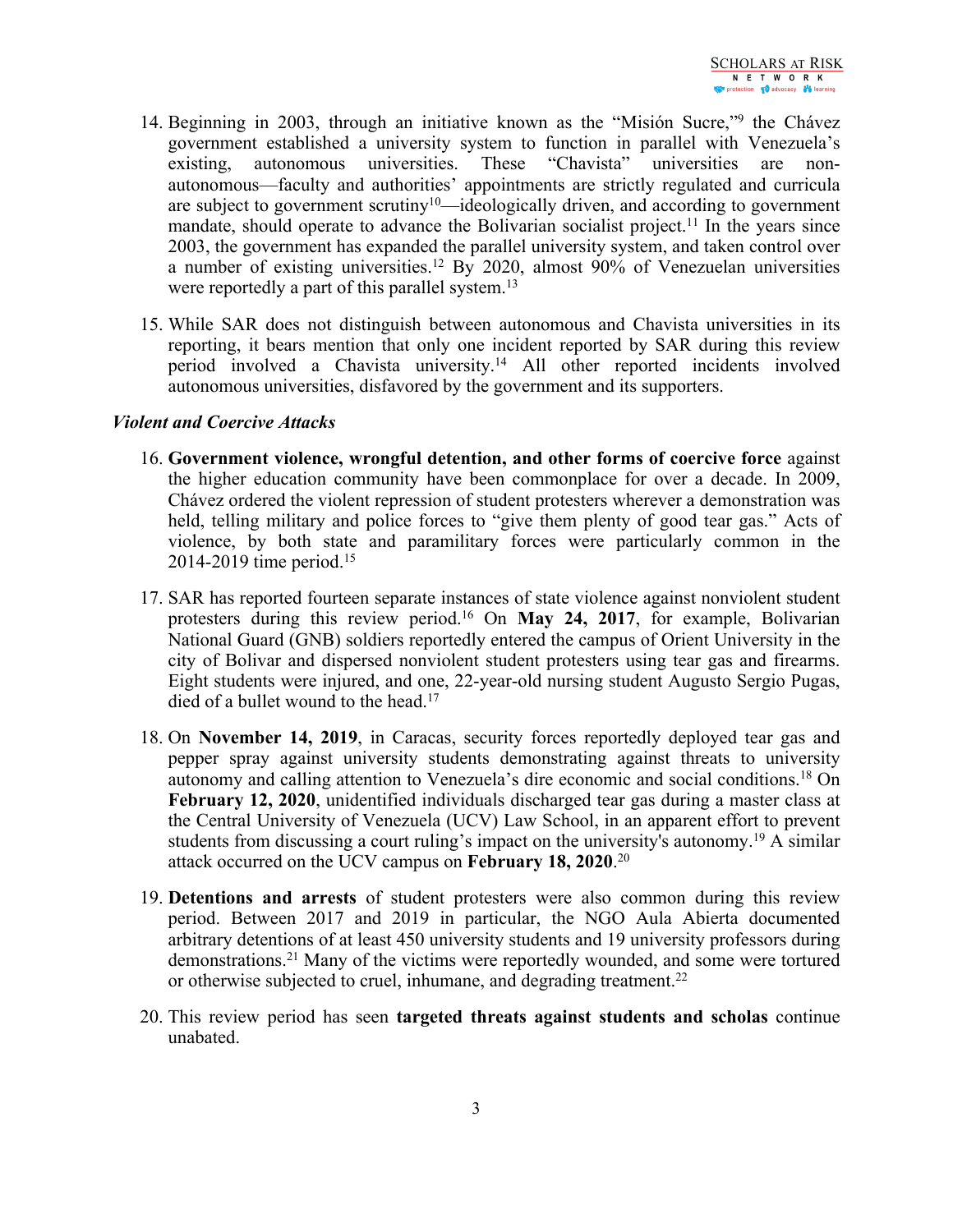- 21. On **May 15, 2017**, for example, Carlos "Pancho" Ramirez, <sup>a</sup> law student and activist at the University of Los Andes (ULA), was detained by GNB soldiers, reportedly on charges of "rebellion" and "threatening or offending soldiers" in connection with student protests he had attended. He was detained for six months.<sup>23</sup>
- 22. On **March 5, 2018**, Bolivarian National Intelligence Service officers reportedly detained Johan Lobo and Michael Labrador, student leaders from ULA, following televised comments they made regarding <sup>a</sup> transport strike which had recently begun in the city of Mérida. They were detained for more than three months, for at least par<sup>t</sup> of which they were not permitted to communicate with lawyers or relatives.<sup>24</sup>
- 23. On **October 9, 2019**, <sup>a</sup> criminal court in Caracas issued an order prohibiting <sup>a</sup> planned screening of <sup>a</sup> film titled "Chavismo: The Plague of the 21st Century" at Simón Bolívar University, or, for that matter, any other public space. The order followed <sup>a</sup> media campaign by supporters of the Maduro government, and an investigation by the local prosecutor'<sup>s</sup> office for the crime of "promoting or inciting hatred."<sup>25</sup>
- 24. On **March 2020**, Dr. Freddy Pachano, director of the University of the State of Zulia'<sup>s</sup> medical school, publicly raised concerns during the onset of Covid-19 about the lack of adequate protective equipment for medical staff. In response, Omar Prieto, Zulia'<sup>s</sup> governor, stated that "this is an issue of national security and this man has to be investigated," ordering <sup>a</sup> criminal investigation against Dr. Pachano. 26 To avoid arrest, Dr. Pachano fled the country. Maracaibo, Zulia'<sup>s</sup> capital, later became the epicenter of the virus within Venezuela.
- 25. And on **May 14, 2020**, Diosdado Cabello, president of the National Constituent Assembly and vice president of the ruling party, publicly suggested that raids and arrests were appropriate retaliation against members of the Academy of Physics, Mathematics, and Natural Sciences who had authored <sup>a</sup> repor<sup>t</sup> indicating that the country'<sup>s</sup> coronavirus situation was far worse than official numbers showed.<sup>27, 28</sup>
- 26. Fear of governmen<sup>t</sup> reprisals has also triggered self-censorship. In September 2019, the NGO Aula Abierta held <sup>a</sup> conference on the campus of the University of Zulia, in which engineering professors were asked to analyze Venezuela'<sup>s</sup> electrical problems. Although Zulia had experienced blackouts of ten hours <sup>a</sup> day or more, professors privately informed Aula Abierta personnel that neither they, nor their colleagues, were willing to speak at the conference. 29

# *Budget Constraints*

27. Public universities—both autonomous and Bolivarian institutions—depend on budgets assigned by the state, within the framework of an oil-based economy. This leaves autonomous universities vulnerable to both economic crisis and to politicization of funding decisions. Chavista universities have been able to expand significantly over the pas<sup>t</sup> twenty years—facing far fewer administrative hurdles than their autonomous counterparts—and consequently have drawn <sup>a</sup> greater and greater portion of state budgets. 30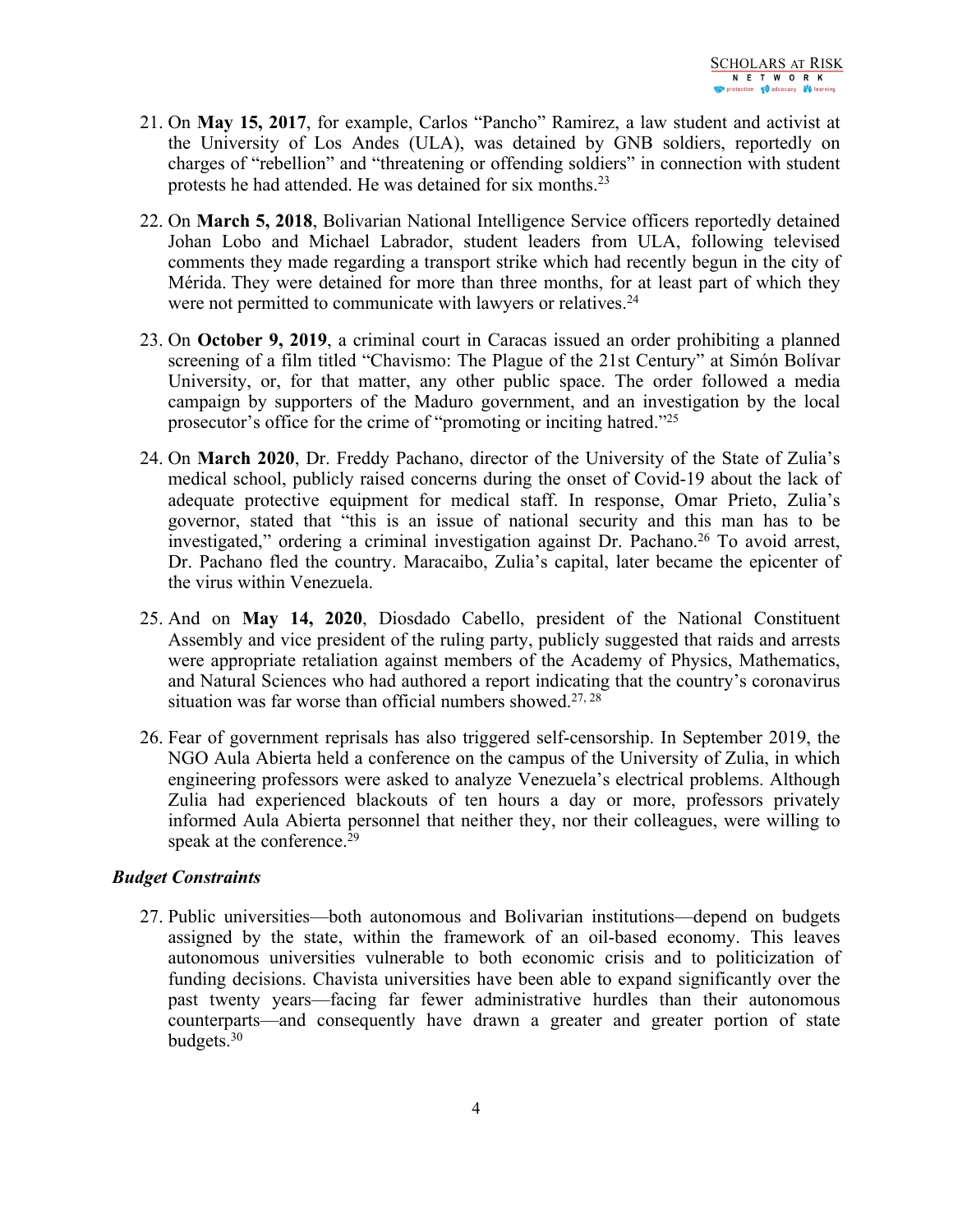- 28. Long before the current economic crisis, scholars had expressed concerns about the distribution of resources to autonomous universities.<sup>31</sup> As the crisis grew, resources appear to have been increasingly diverted away from autonomous universities and toward Chavista ones. Indeed, as noted in <sup>a</sup> recent New York Times essay, "as par<sup>t</sup> of [Chávez's] long-term strategy to weaken [the] influence [of disfavored institutions], he denied the [Central University of Venezuela] (and other public institutions) essential [financial](https://www.letraslibres.com/espana-mexico/politica/la-guerra-contra-las-universidades-en-venezuela) [resources](https://www.letraslibres.com/espana-mexico/politica/la-guerra-contra-las-universidades-en-venezuela)."<sup>32</sup>
- 29. One recent analysis reflected that assigned budgets at autonomous universities range between 1% and 30% of what is requested, with 90% of those funds generally allocated for the paymen<sup>t</sup> of salaries alone, practically eliminating funding for operating expenses and making much academic work impossible.<sup>33</sup>
- 30. Reported deficits include:
	- a. Central University of Venezuela—which UNESCO deemed "<sup>a</sup> masterpiece of modern city planning, architecture and art" and an "outstanding example of the coherent realization of the urban, architectural and artistic ideals of the early 20th century"34—in 2017 and 2019 reportedly "received just 28% of its requested annual funding, down from 44% in 2014."<sup>35</sup> Its budget was even further reduced in 2021, 36 resulting in broken toilets, leaking ceilings, classrooms without electricity, broken floors and <sup>a</sup> collapsed roof. 37
	- b. The University of Zulia, which in 2019 operated at <sup>a</sup> 99.86% deficit, receiving only Bs. 933,583,563 (roughly USD \$142,156) of the Bs. 667,849,997,430 (roughly USD \$101 million) required to meet its operating expenses. 38
	- c. Simon Bolivar University, which is expected to receive only 0.5% of its requested budget in 2021. 39
- 31. These deficits severely impact access to technology and equipment, academic travel, books and journals, university infrastructures and professors' salaries—roughly equivalent to USD \$5-\$20 per month. 40 The Covid-19 crisis exposed and exacerbated these vulnerabilities: crumbling infrastructure led to frequent electrical and internet outages, and, without <sup>a</sup> sufficient budget, the tools and training necessary to switch to online education model were frequently inaccessible. 41

#### *State Control over University Governance*

32. The State'<sup>s</sup> encroachment upon university autonomy is reflected in <sup>a</sup> still unresolved, decade-old case concerning Venezuela'<sup>s</sup> Organic Law on Education (LOE). Under the LOE, enacted by Chávez in 2009, the executive consolidated control over several aspects of education, including research, formation of new academic programs, allocation of financial resources,<sup>42</sup> and teacher training.<sup>43</sup> The LOE also expanded the population of those eligible to vote for university authorities to include workers and non-academic personnel—<sup>a</sup> move seen as an effort to give control over university governance to <sup>a</sup> more pro-governmen<sup>t</sup> voting bloc. 44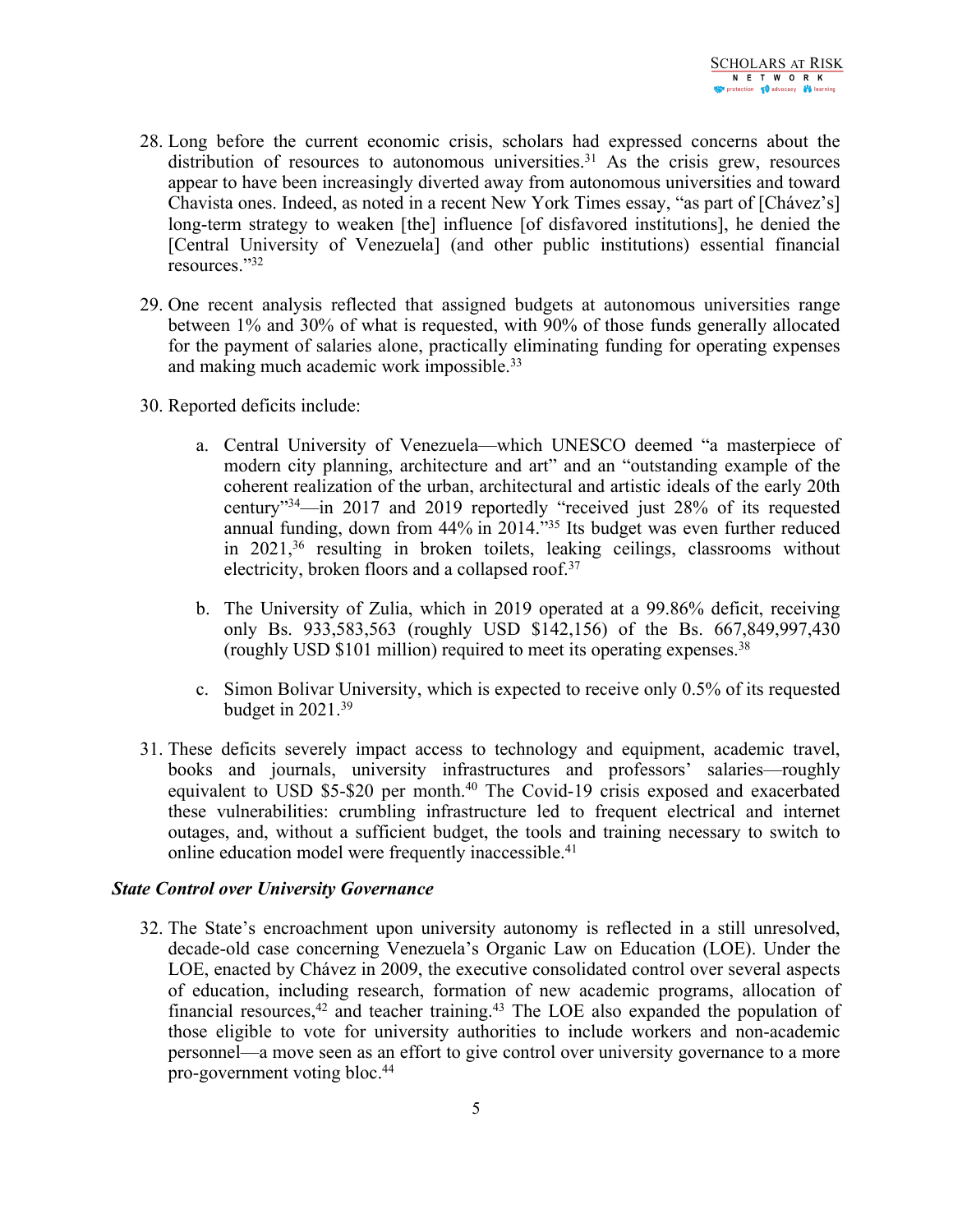- 33. In 2010, <sup>a</sup> group of university rectors filed <sup>a</sup> lawsuit challenging the LOE for violating the Venezuelan Constitution'<sup>s</sup> guarantee of university autonomy. <sup>45</sup> As par<sup>t</sup> of the suit, the rectors demanded that elections of deans, rectors, and other university officials, which had been stalled as a result of separate court actions, commence immediately.<sup>46</sup> The Supreme Court of Justice waited nearly <sup>a</sup> decade to issue <sup>a</sup> decision, leaving the elections of university personnel stalled, and leaving administrators in office long after the expiration of their terms. The National Council of Universities (CNU), <sup>a</sup> State body loyal to the Maduro government, took the position that, while the case was pending, if an administrator died or left office, the CNU (rather than the university) should appoint their replacement.
- 34. In several cases, the CNU installed governmen<sup>t</sup> allies as university authorities. In 2017, for example, Luis Holder, <sup>a</sup> military officer was appointed academic vice-rector of Simón Bolívar University.<sup>47</sup> In 2019, the CNU appointed Clotilde Navarro, another government ally, as administrative vice-rector of Zulia University. 48
- 35. On August 27, 2019, the court finally issued <sup>a</sup> judgment on the injunction requested nearly <sup>a</sup> decade earlier, lifting the suspension of university elections and ordering that elections occur within six months. But the judgment (Judgment 0324) mandated election procedures similar to those provided in the LOE, which critics charged constitutional protections of university autonomy. The decision triggered nationwide protests.<sup>49</sup>
- 36. On December 3, 2019, the National Assembly (then controlled by opposition parties) appointed scholars Manuel Rachadell Sánchez and Miguel Eduardo Albujas as representatives to the CNU. Both scholars were selected on the basis of their demonstrated concern for university autonomy. On December 9, however, the Supreme Court of Justice (widely seen as loyal to the executive branch) annulled the appointment of the scholars, claiming that the National Assembly was in contempt and that its actions had no legal effect. In addition to the annulment, the court issued sanctions against Professors Rachadell and Albujas, including <sup>a</sup> travel ban, <sup>a</sup> freeze on their bank accounts, and <sup>a</sup> ban prohibiting them from selling property and other assets. The court further ordered criminal investigations against the scholars. 50 In February 2020, amid national protests, as the deadline set by the court for university elections approached, the court suspended Judgment 0324. <sup>51</sup> As of this report, the status of university elections, as well as the larger question of the constitutionality of the LOE remain unsettled.

#### *Impacts of Pressures on Venezuelan Higher Education*

- 37. The economic crisis in Venezuela, combined with the targeted pressures described above, have led to <sup>a</sup> mass exodus of scholars. Recent reports indicate that approximately 50% of professors from all Venezuelan universities, 52 and 30% of the country'<sup>s</sup> researchers had left by 2019. <sup>53</sup> By 2018, budget constraints and the migration of researchers had reportedly left 77% of the country'<sup>s</sup> laboratories paralyzed or abandoned. 54
- 38. These factors have, not surprisingly, contributed to <sup>a</sup> massive diminution in the country'<sup>s</sup> research output and publications. According to one report, in 1998, Venezuelan universities provided 4,8% of the journal articles from Latin America. By 2019, that number dropped to .8%. 55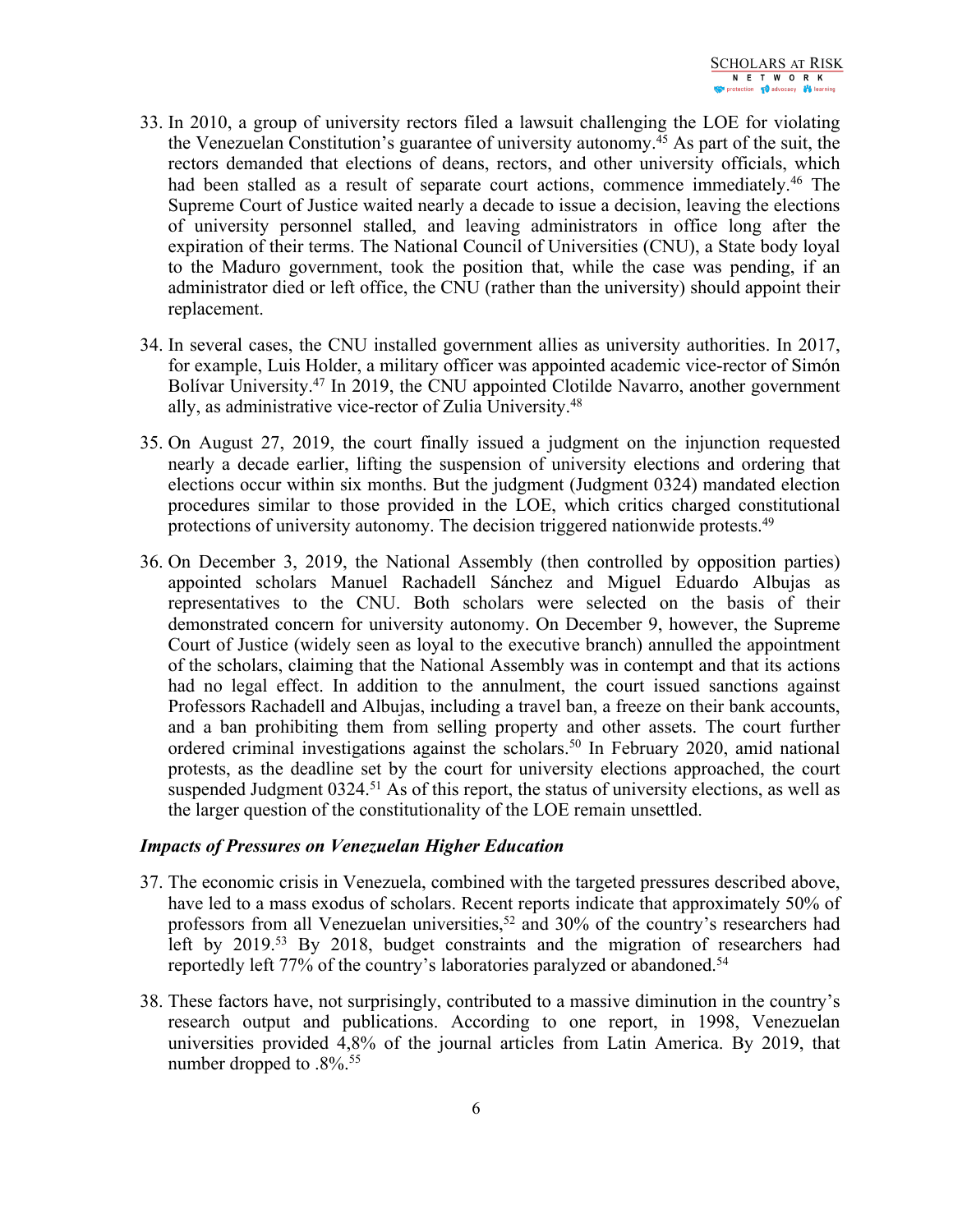39. Likewise, twenty years of eroding institutional autonomy and academic freedom, and mounting repression of dissent by students and scholars have harmed Venezuela'<sup>s</sup> international standing as an environment for the free exchange of ideas. According to the Academic Freedom Index, <sup>a</sup> global analysis of national protection for academic freedom, Venezuela received <sup>a</sup> score of 0.28 out of 1.00 (a "D" ranking), placing it near the bottom quintile of the 140 countries evaluated and well below the average for countries in Latin America and the Caribbean (0.77).<sup>56</sup>

### **Recommendations**

SAR respectfully urges UN member states to call on Venezuelan authorities to:

- 1. Refrain from engaging in arrests, prosecutions, or violence intended to preven<sup>t</sup> or retaliate for the nonviolent exercise of the right to academic freedom, including in particular on-campus expression;
- 2. Ensure wherever possible adequate funding of all public universities; take measures to ensure that funding decisions are undertaken in <sup>a</sup> transparent, equitable, and nonideological manner; and take immediate action to rectify any pas<sup>t</sup> funding decisions which failed to meet this standard;
- 3. Ensure university autonomy, consistent with international human rights standards and Venezuela'<sup>s</sup> constitution;
- 4. Ensure that violent attacks on scholars and students are investigated in <sup>a</sup> thorough, transparent, and public manner, and that perpetrators are held accountable;
- 5. Release and reverse all charges against student protesters and scholars currently imprisoned, or facing imprisonment, in connection with the nonviolent exercise of the right to free expression, academic freedom, or freedom of association, and pending such release, ensure humane treatment of detainees, due process, and access to family and counsel.

<sup>&</sup>lt;sup>1</sup> CESCR, General Comment No. 13: The Right to Education (Article 13) (8 December 1999), para. 38.

<sup>2</sup> A/75/261, 28 July 2020 at para. 8.

<sup>3</sup> *Ibid.* para. 9.

<sup>4</sup> UNESCO Recommendation Concerning the Status of Higher-Education Teaching Personnel (1997) at para. 17.

<sup>5</sup> *See* Articles 102 and 103 of the 1999 Constitution of the Bolivarian Republic of Venezuela.

<sup>6</sup> *See* Thomas Murh and Antoni Verger, *Venezuela: Higher Education For All*, January 2006, available at https://www.researchgate.net/publication/276918225 Venezuela Higher Education For All

<sup>7</sup> *See* Article 9 of the University Law: "Universities are autonomous". Within the provisions of this law and its regulations they have: 1. Organizational autonomy, under which they may adopt internal rules".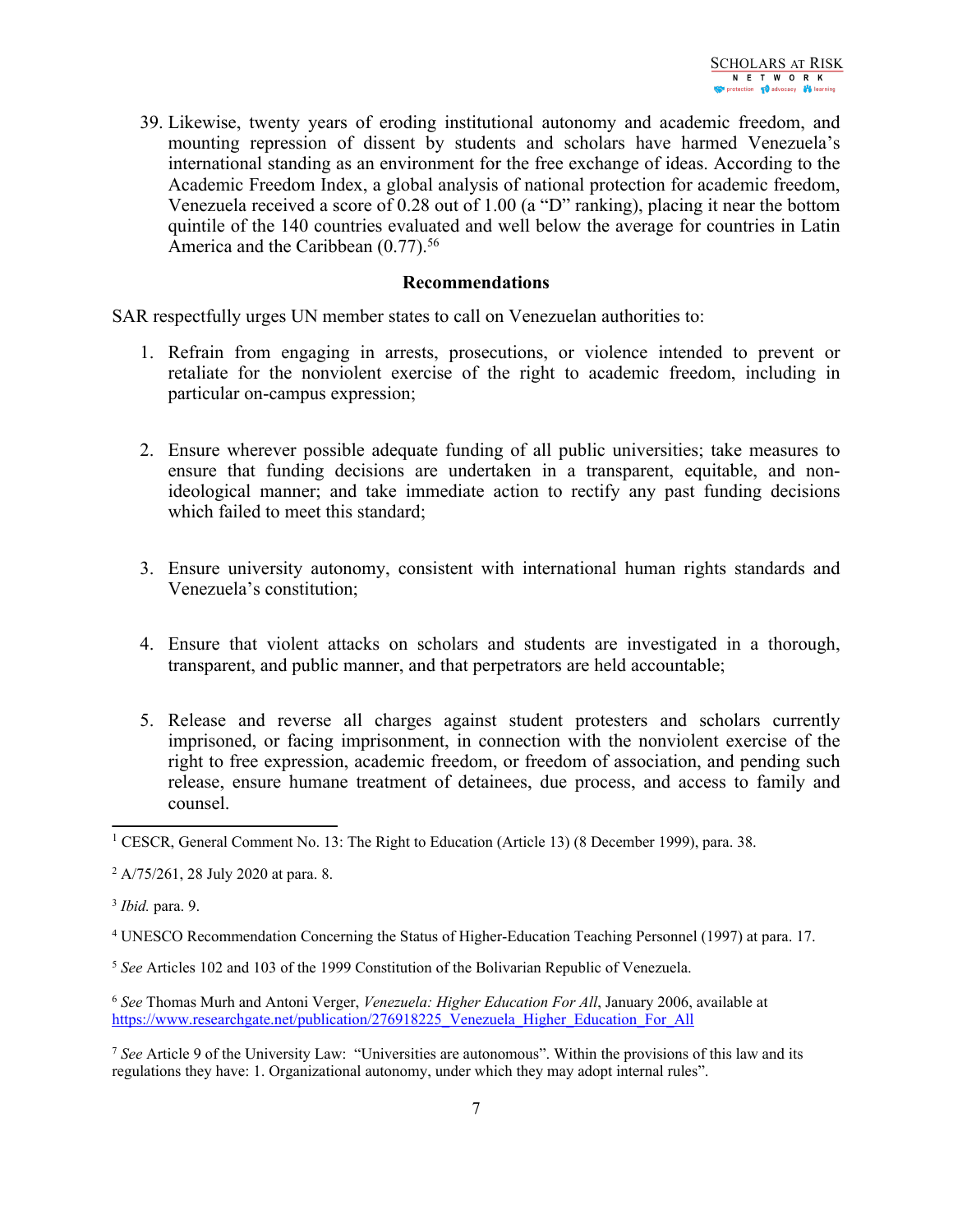8 *See Venezuela to introduce 1-million-bolivar bill as inflation persists* Reuters, 6 March 2021, available at <https://www.reuters.com/article/venezuela-economy-idUSL2N2L401H>.

9 *See* Report EPIKEIA, ODHULA and ULA Venezuela, *Doctrinal universities vs. knowledge universities: the parallel university system in Venezuela 2013-2019* ("*Doctrinal universities vs. knowledge universities")*, available at [https://www.uladdhh.org.ve/en/wp-content/uploads/2020/03/Report-Doctrinal-universities-vs.-knowledge](https://www.uladdhh.org.ve/en/wp-content/uploads/2020/03/Report-Doctrinal-universities-vs.-knowledge-universities-The-parallel-university-system-in-Venezuela-2003-2019.pdf)[universities-The-parallel-university-system-in-Venezuela-2003-2019.pdf](https://www.uladdhh.org.ve/en/wp-content/uploads/2020/03/Report-Doctrinal-universities-vs.-knowledge-universities-The-parallel-university-system-in-Venezuela-2003-2019.pdf). Misión Sucre was par<sup>t</sup> of <sup>a</sup> larger set of social and economic programs known as the Plan de la Patria, or Homeland Plan. *See* Aula Abierta, *Restrictions and reprisals against autonomy and academic freedom in higher education system in Venezuela*, March 2016, available at [http://aulaabiertavenezuela.org/wp-content/uploads/2016/10/ODDHHULA-Venezuela-Restrictions-and-reprisals](http://aulaabiertavenezuela.org/wp-content/uploads/2016/10/ODDHHULA-Venezuela-Restrictions-and-reprisals-against-autonomy-and-academic-freedom-in-higher-education-system-1.pdf)aga[inst-autonomy-and-academic-freedom-in-higher-education-system-1.pdf](http://aulaabiertavenezuela.org/wp-content/uploads/2016/10/ODDHHULA-Venezuela-Restrictions-and-reprisals-against-autonomy-and-academic-freedom-in-higher-education-system-1.pdf). The Plan de la Patria runs in six-year cycles, the most recent of which, for 2019-2025, is available at: [http://www.mppp.gob.ve/wp](http://www.mppp.gob.ve/wp-content/uploads/2019/04/DESPLEGABLE-PLAN-PATRIA-2019-2025.pdf)[content/uploads/2019/04/DESPLEGABLE-PLAN-PATRIA-2019-2025.pdf](http://www.mppp.gob.ve/wp-content/uploads/2019/04/DESPLEGABLE-PLAN-PATRIA-2019-2025.pdf)

<sup>10</sup> Hugo Pérez Hernáiz, *Higher Education in Venezuela: Skirting University Autonomy through the Creation of <sup>a</sup> Parallel system* Venezuelan Politics and Human Rights, 19 July 2018, available at <https://www.venezuelablog.org/higher-education-venezuela-skirting-university-autonomy-creation-parallel-system/>

11 *See Doctrinal universities vs. knowledge universities*, note 9, *supra* discussing *Article 2 of the Alma Mater Mission, which "*aims to generate <sup>a</sup> new institutional fabric of Venezuelan higher education in order to develop and transform higher education based on the strengthening of popular power and the construction of <sup>a</sup> socialist society."

12 *See Doctrinal universities vs. knowledge universities*, note 9, *supra*.

13 *Ibid.*

<sup>14</sup> See [https://www.scholarsatrisk.org/report/2017-05-04-territorial-polytechnic-university-jos%c3%a9-antonio](https://www.scholarsatrisk.org/report/2017-05-04-territorial-polytechnic-university-jos%c3%a9-antonio-anzo%c3%a1tegui/)[anzo%c3%a1tegui/](https://www.scholarsatrisk.org/report/2017-05-04-territorial-polytechnic-university-jos%c3%a9-antonio-anzo%c3%a1tegui/) As described *infra*, SAR reported incidents at <sup>a</sup> number of autonomous universities, including University of Zulia, Central University of Venezuela, University of Simon Bolivar, University of Carabobo, University of the Andes, And Andres Bello Catholic University.

<sup>15</sup> See Derechos Universitarios, "Aula Abierta denounces multiple violations of academic freedom in Latin America," June 5, 2020, available at [http://derechosuniversitarios.org/index.php/2020/06/05/aula-abierta-denounces](http://derechosuniversitarios.org/index.php/2020/06/05/aula-abierta-denounces-multiple-violations-against-academicfreedom-in-latin-america/)[multiple-violations-against-academicfreedom-in-latin-america/](http://derechosuniversitarios.org/index.php/2020/06/05/aula-abierta-denounces-multiple-violations-against-academicfreedom-in-latin-america/)

<sup>17</sup> <https://www.scholarsatrisk.org/report/2017-05-24-orient-university/>

<sup>18</sup> <https://www.scholarsatrisk.org/report/2019-11-14-central-university-of-venezuela/>

<sup>19</sup> <https://www.scholarsatrisk.org/report/2020-02-12-central-university-of-venezuela/>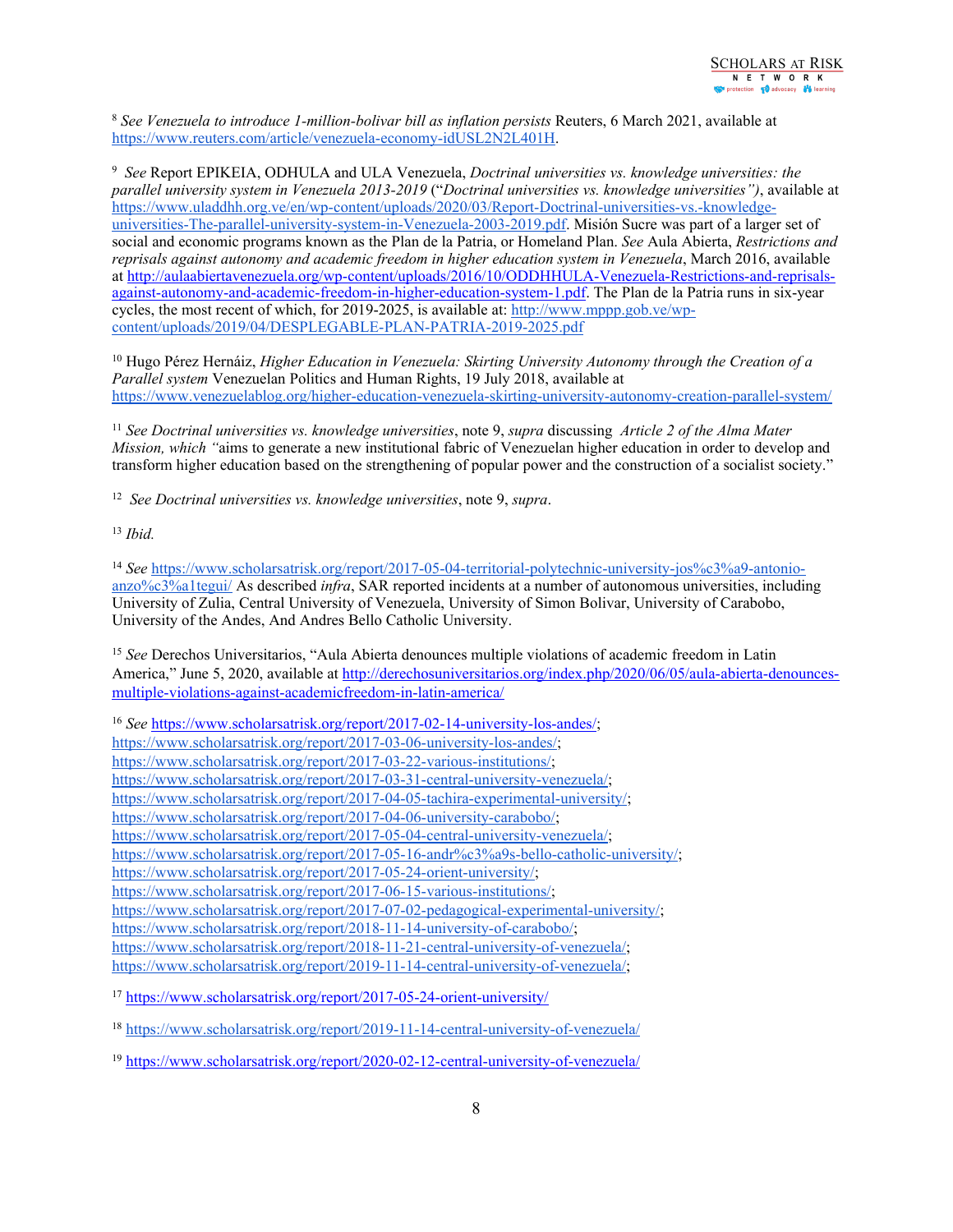<sup>20</sup> <https://www.scholarsatrisk.org/report/2020-02-18-central-university-of-venezuela/>

21 *See* Derechos Universitarios, "Las cifras de criminalización de la protesta y la discriminación contra universitarios en Latinoamerica son alarmantes," May 10, 2019, available at [http://derechosuniversitarios.org/index.php/2019/05/10/las-cifrasde-criminalizacion-de-la-protesta-y-la](http://derechosuniversitarios.org/index.php/2019/05/10/las-cifrasde-criminalizacion-de-la-protesta-y-la-discriminacion-contrauniversitarios-en-latinoamerica-son-alarmantes/)[discriminacion-contrauniversitarios-en-latinoamerica-son-alarmantes/](http://derechosuniversitarios.org/index.php/2019/05/10/las-cifrasde-criminalizacion-de-la-protesta-y-la-discriminacion-contrauniversitarios-en-latinoamerica-son-alarmantes/)

22 *See also* <https://www.scholarsatrisk.org/report/2016-11-03-university-los-andes/>, <https://www.scholarsatrisk.org/report/2017-01-31-university-los-andes/>, <https://www.scholarsatrisk.org/report/2017-03-31-central-university-venezuela/>, <https://www.scholarsatrisk.org/report/2017-06-15-various-institutions/>, <https://www.scholarsatrisk.org/report/2017-07-02-pedagogical-experimental-university/>

<sup>23</sup> <https://www.scholarsatrisk.org/report/2017-05-15-university-los-andes/>

<sup>24</sup> <https://www.scholarsatrisk.org/report/2018-03-05-university-los-andes-ula/>

<sup>25</sup> <https://www.scholarsatrisk.org/report/2019-10-08-university-of-simon-bolivar/>

26 *See* <https://www.scholarsatrisk.org/wp-content/uploads/2020/11/Scholars-at-Risk-Free-to-Think-2020.pdf>

<sup>27</sup> Rodrigo Pérez Ortega, *Scientists rush to defend Venezuelan colleagues threatened over coronavirus study* Science Magazine, 2 June 2020, available at [https://www.sciencemag.org/news/2020/06/scientists-rush-defend-venezuelan](https://www.sciencemag.org/news/2020/06/scientists-rush-defend-venezuelan-colleagues-threatened-over-coronavirus-study)[colleagues-threatened-over-coronavirus-study](https://www.sciencemag.org/news/2020/06/scientists-rush-defend-venezuelan-colleagues-threatened-over-coronavirus-study)

28 *See* Censorship and the Health Crisis in Venezuela, Summary of Marielba Núñez Presentation The Venezuelan Tragedy – A Panel Discussion October 3, 2020, available at [https://c](https://c-cluster-110.uploads.documents.cimpress.io/v1/uploads/7b83da88-98f0-4d91-b505-6a2ee158e3cb~110/original?tenant=vbu-digital)[cluster-110.uploads.documents.cimpress.io/v1/uploads/7b83da88-98f0-4d91](https://c-cluster-110.uploads.documents.cimpress.io/v1/uploads/7b83da88-98f0-4d91-b505-6a2ee158e3cb~110/original?tenant=vbu-digital) [b505-6a2ee158e3cb~110/original?tenant=vbu-digital](https://c-cluster-110.uploads.documents.cimpress.io/v1/uploads/7b83da88-98f0-4d91-b505-6a2ee158e3cb~110/original?tenant=vbu-digital)

29 *See* Derechos Universitarios, June 5, 2020, note 15, *supra.*

30 *See* WOLA, Advocacy for Human Rights in the Americas, *Venezuela'<sup>s</sup> higher education crisis worsens* 28 November 2017, available at <https://www.wola.org/analysis/venezuelas-higher-education-crisis-worsens/>

<sup>31</sup> In June 2009, for example, Claudio Bifano, former president of the Venezuela Academy of Physical, Mathematical and Natural Sciences, raised concerns that universities and centers of research had been subjected to drastic budget cuts that severely affected most research programs, and that restrictions had been imposed on the acquisition of scientific literature and information, as well as internet access. See Claudio Bifano, "Venezuelan Science at Risk," Science, June 19, 2009, <https://science.sciencemag.org/content/324/5934/1514.1>

<sup>32</sup> Vegas, Federico, *<sup>A</sup> Venezuelan World Heritage Site is In Ruins, and That'<sup>s</sup> Not By Accident*, New York Times, July 7, 2021, available at [https://www.nytimes.com/2021/07/07/opinion/venezuela-landmark](https://www.nytimes.com/2021/07/07/opinion/venezuela-landmark-university.html?searchResultPosition%3D1&sa=D&source=editors&ust=1626321482541000&usg=AOvVaw3Qnwd8fHaVJPcINIdv_1e7)[university.html?searchResultPosition%3D1&sa=D&source=editors&ust=1626321482541000&usg=AOvVaw3Qnw](https://www.nytimes.com/2021/07/07/opinion/venezuela-landmark-university.html?searchResultPosition%3D1&sa=D&source=editors&ust=1626321482541000&usg=AOvVaw3Qnwd8fHaVJPcINIdv_1e7) [d8fHaVJPcINIdv\\_1e7](https://www.nytimes.com/2021/07/07/opinion/venezuela-landmark-university.html?searchResultPosition%3D1&sa=D&source=editors&ust=1626321482541000&usg=AOvVaw3Qnwd8fHaVJPcINIdv_1e7)

33 *See* David Gómez Gamboa, Karla Velazco Silva, Innes Faría Villarreal, and Ricardo Villalobos Fontalvo, Libertad Académica y Autonomía Universitaria: una mirada desde los derechos humanos. Referencias <sup>a</sup> Venezuela (2010-2019), Ediciones del Vicerrectorado Académico, Universidad del Zulia (2019), p. 106, available at [http://derechosuniversitarios.org/wpcontent/uploads/2020/02/Libertad-acad%C3%A9mica-yautonom%C3%ADa](http://derechosuniversitarios.org/wpcontent/uploads/2020/02/Libertad-acad%C3%A9mica-yautonom%C3%ADa-universitaria-una-mirada-desde-losderechos-humanos-Referencias-a-Venezuela-2010-2019.pdf)[universitaria-una-mirada-desde-losderechos-humanos-Referencias-a-Venezuela-2010-2019.pdf](http://derechosuniversitarios.org/wpcontent/uploads/2020/02/Libertad-acad%C3%A9mica-yautonom%C3%ADa-universitaria-una-mirada-desde-losderechos-humanos-Referencias-a-Venezuela-2010-2019.pdf). For <sup>a</sup> comparative national budget for academic research, *see* University of Los Andes Human Rights Observatory, "El sistema paralelo universitario en Venezuela, 2003-2019," February 2020, available at [https://www.uladdhh.org.ve/wp](https://www.uladdhh.org.ve/wp-content/%20uploads/2020/02/Informe-El-sistema-paralelo-universitarioen-Venezuela.-2003-2019-Descargar-1.pdf)[content/%20uploads/2020/02/Informe-El-sistema-paralelo-universitarioen-Venezuela.-2003-2019-Descargar-1.pdf](https://www.uladdhh.org.ve/wp-content/%20uploads/2020/02/Informe-El-sistema-paralelo-universitarioen-Venezuela.-2003-2019-Descargar-1.pdf)

34 *See* Vegas, Federico, note 32, *supra.*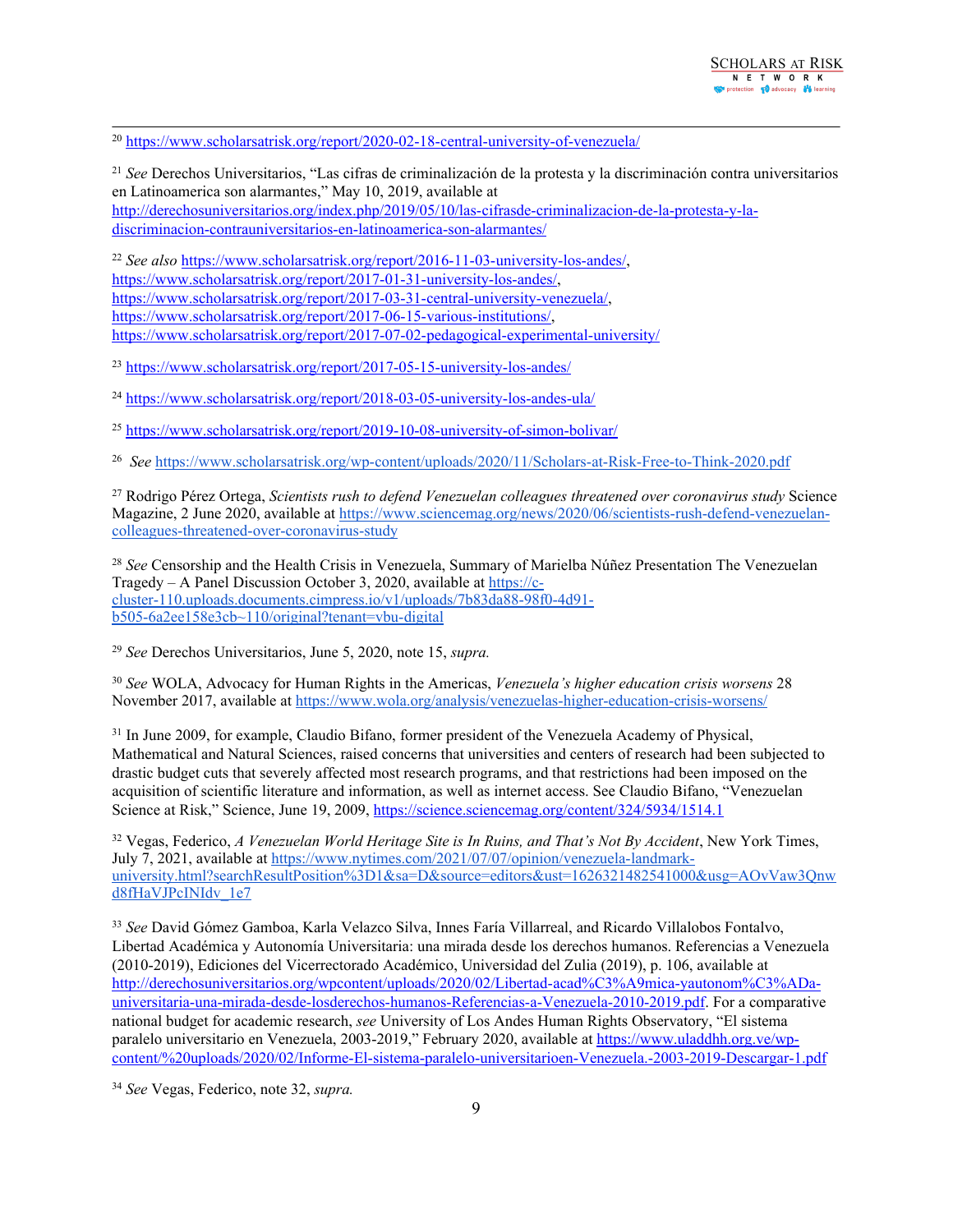35 *See* Rachelle Krygier and Anthony Faiola, "Venezuela'<sup>s</sup> universities feel the sting of economic and political crisis," The Washington Post, November 17, 2017, available at [https://www.washingtonpost.com/world/the\\_americas/venezuelasuniversities-feel-the-sting-of-economic-and](https://www.washingtonpost.com/world/the_americas/venezuelasuniversities-feel-the-sting-of-economic-and-politicalcrisis/2017/11/15/665068aa-c59b-11e7-9922-%204151f5ca6168_story.html)po[liticalcrisis/2017/11/15/665068aa-c59b-11e7-9922-](https://www.washingtonpost.com/world/the_americas/venezuelasuniversities-feel-the-sting-of-economic-and-politicalcrisis/2017/11/15/665068aa-c59b-11e7-9922-%204151f5ca6168_story.html) 4151f5ca6168\_story.html

36 *See* Presupuesto aprobado <sup>a</sup> la UCV corresponde al 2,27% del monto solicitado, 16 October 2020, available at [https://ucvnoticias.wordpress.com/2020/10/16/presupuesto-aprobado-a-la-ucv-corresponde-al-227-del-monto](https://ucvnoticias.wordpress.com/2020/10/16/presupuesto-aprobado-a-la-ucv-corresponde-al-227-del-monto-solicitado/)[solicitado/](https://ucvnoticias.wordpress.com/2020/10/16/presupuesto-aprobado-a-la-ucv-corresponde-al-227-del-monto-solicitado/)

<sup>37</sup> Centro de Comunicación Nacional, President (E) Guaidó spoke out on the roof collapse in the Central University of Venezuela*,* 17 June 2020, available at [https://presidenciave.com/presidency/president-e-guaido-spoke-out-on-the](https://presidenciave.com/presidency/president-e-guaido-spoke-out-on-the-roof-collapse-in-the-central-university-of-venezuela/)[roof-collapse-in-the-central-university-of-venezuela/](https://presidenciave.com/presidency/president-e-guaido-spoke-out-on-the-roof-collapse-in-the-central-university-of-venezuela/)

38 *See* María Victoria Fermín [Kancev](https://efectococuyo.com/author/maria-victoria-fermin/), *Gobierno aprobó solo 0,14% del presupuesto solicitado por LUZ para 2019*, Efecto Cocuyo, 3 December 2018, available at [https://efectococuyo.com/la-humanidad/gobierno-aprobo-solo-014](https://efectococuyo.com/la-humanidad/gobierno-aprobo-solo-014-del-presupuesto-solicitado-por-luz-para-2019/) [del-presupuesto-solicitado-por-luz-para-2019/](https://efectococuyo.com/la-humanidad/gobierno-aprobo-solo-014-del-presupuesto-solicitado-por-luz-para-2019/); *see also Venezuela'<sup>s</sup> education system*, Borgen Magazine*,* 21 October 2019, available at <https://borgenproject.org/venezuelas-education-system/>

<sup>39</sup> Carmen Victoria Inojosa, *El presupuesto 2021 deja <sup>a</sup> las universidades en la quiebra* Crónica Uno, 17 October 2020, available at <https://cronica.uno/el-presupuesto-2021-deja-a-las-universidades-en-la-quiebra/>

40 *See* David Gómez Gamboa, Karla Velazco Silva, Innes Faría Villarreal, and Ricardo Villalobos Fontalvo, note 33, *supra*, at 106..

<sup>41</sup> Maria B. Jordán, *Virus <sup>y</sup> falta de presupuesto fueron un reto para universidades* La Prensa de Lara, <sup>21</sup> December 2020, available at [https://www.laprensalara.com.ve/nota/25391/2020/12/virus-y-falta-de-presupuesto-fueron-un](https://www.laprensalara.com.ve/nota/25391/2020/12/virus-y-falta-de-presupuesto-fueron-un-reto-para-universidades)[reto-para-universidades](https://www.laprensalara.com.ve/nota/25391/2020/12/virus-y-falta-de-presupuesto-fueron-un-reto-para-universidades).

42 Laurie Arnoldy, *Fact and fiction: Venezuelan education reform law,* 2010, available at <https://scholar.smu.edu/cgi/viewcontent.cgi?article=1484&context=lbra>

<sup>43</sup> Mayda Hocevar, Nelson Riveras, David Gómez, *Threats to Academic Freedom in Venezuela: Legislative Impositions and Patterns of Discrimination Towards University Teachers and Students,* 11 December 2017 available at [https://www.scholarsatrisk.org/wp-content/uploads/2018/01/Threats-to-Academic-Freedom-in-](https://www.scholarsatrisk.org/wp-content/uploads/2018/01/Threats-to-Academic-Freedom-in-Venezuela.pdf)[Venezuela.pdf](https://www.scholarsatrisk.org/wp-content/uploads/2018/01/Threats-to-Academic-Freedom-in-Venezuela.pdf).

44 *See* Free to Think 2020 Report, *Partner Perspective: The Decline of the Venezuelan University*, submitted by Aula Abierta and the University of Los Andes Human Rights Observatory*. See* SAR, Free to Think 2020 at 107, available at <https://www.scholarsatrisk.org/wp-content/uploads/2020/11/Scholars-at-Risk-Free-to-Think-2020.pdf>.

<sup>45</sup> Venezuelan Constitution, art. 109

46 *See* Free to Think 2020 Report, *Partner Perspective: The Decline of the Venezuelan University*, note 44, *supra.*

47 *See* Aula Abierta, "Violan la autonomía universitaria de la USB en Venezuela," July 12, 2017, available at <http://aulaabiertavenezuela.org/index.php/2017/07/12/infringen-la-autonomia-universitariade-la-usb/>

48 *See* Aula Abierta, "Crónica de la designación inconstitucional de Clotilde Navarro como Vicerrector Administrativo de LUZ," January 22, 2020, available at <http://aulaabiertavenezuela.org/index>

49 *See* Aula Abierta, "Vicios de la sentencia 0324 se mantienen <sup>a</sup> pesar de la 'suspensión' del TSJ," February 29, 2020, available at [http://aulaabiertavenezuela.org/index.php/2020/02/28/vicios-dela-sentencia-0324-se-mantienen-a](http://aulaabiertavenezuela.org/index.php/2020/02/28/vicios-dela-sentencia-0324-se-mantienen-a-pesar-de-la-suspensiondel-tsj/)[pesar-de-la-suspensiondel-tsj/](http://aulaabiertavenezuela.org/index.php/2020/02/28/vicios-dela-sentencia-0324-se-mantienen-a-pesar-de-la-suspensiondel-tsj/)

<sup>50</sup> <https://www.scholarsatrisk.org/report/2019-12-09-central-university-of-venezuela/>